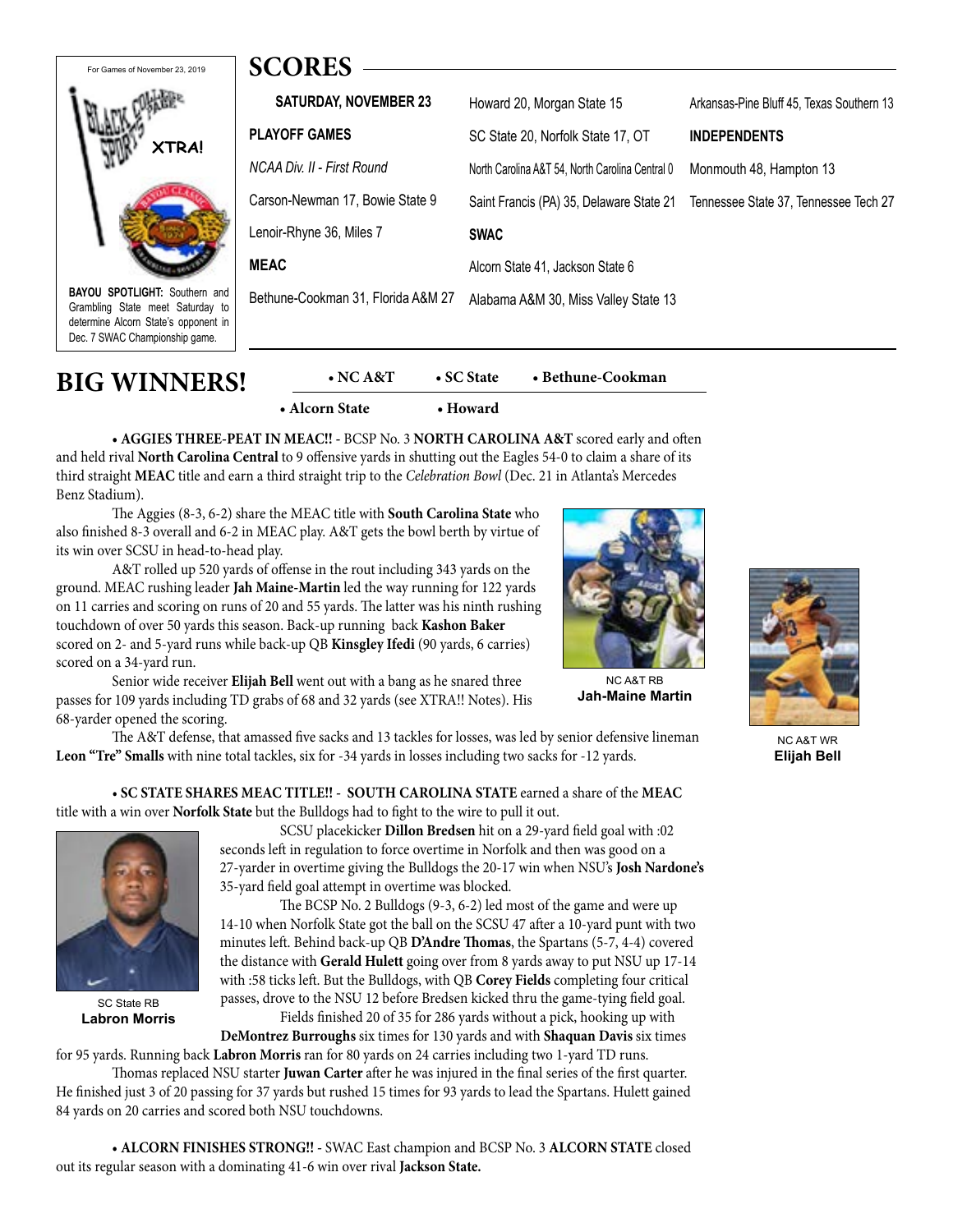QB **Felix Harper** (20-35-0) threw for 274 yards and four TDs and ran for a score. He spread his scoring tosses to **Chris Blair** (6 rec., 136 yards, 1 TD), **LeCharles Pringle** (4 rec., 63 yds., 2 TDs) and **Juan Anthony Jr.** (5 rec., 41 yds., 1TD).

The Alcorn defense picked off two passes from JSU QB **Jalon Jones** (7-16, 102 yds.) and limited the Tigers to 6 rushing yards and nine first downs.

As a result of the game, Alcorn State (8-3, 6-1 SWAC) finishes with the best conference record and therefore will host the Dec. 7 Championship Game against the West Division winner.

 • **BETHUNE-COOKMAN TAKES NINTH STRAIGHT OVER FAMU!! -** BCSP No. 6

**BETHUNE-COOKMAN** defeated rival **Florida A&M** 31-27, the ninth straight win for the Wildcats (7-4, 5-3 MEAC) in the series, and the first defeat of the Rattlers (9-2, 7-1) in MEAC play this year. Because of NCAA violations, the Rattlers are ineligible for the MEAC title or postseason play

Down 27-24 with 5:38 to play, B-CU rallied behind QB **Akevious Williams**  (22-35-1) who completed a 44-yard pass to a wide-open **Steffon Francois** that carried down to the FAMU 15. On the next play, **Isaac Washington** went in for the go-ahead touchdown. Washington finished with 104 rushing yards on 12 carries. Williams rushed for a 14-yard TD in the second quarter.

FAMU QB **Ryan Stanley** (19-32, 213 yards) had three touchdown passes but also threw two critical picks, the first to **Trevor Merritt** that was returned 23 yards for a TD to open the scoring with 7:18 left in the first quarter. Stanley's second pick came

after B-CU's go-ahead TD run by Washington when **Devin James** picked him off with just under 90 seconds left. Williams connected with Francois (3 rec., 83 yards) on a 28-yard scoring pass in the second quarter. Stanley's TDs covered 12 yards to **Marcus Williams**, 28 yards to **David Manigo** and 4 yards to **Azende Rey.**

**BISON WIN!! - HOWARD** scored with :32 seconds left on an 8-yard pass from QB **Quinton Williams**  to **Michael Cornwell** to pull out a 20-15 win over **Morgan State -** the first win for the Bison under Interim head coach **Aaron Kelton.**

Cornwell hauled in his game winner after MSU (3-9, 2-6 MEAC) had taken a 15-14 lead on a 7-yard run by **E'Munn Parker** with 3:16 to play. Williams engineered the 80-yard, 8-play game-winning drive. MSU got the ball back and penetrated to the Howard 30 before time expired.

The Bison (2-10, 2-6) rushed for 281 yards, led by 170 yards on 26 carries and a TD by **Dedrick Parson**, and got 202 passing yards and two TDs from Williams (13-25-1). Williams also connected with **Kyle Anthony** on a 6-yard scoring pass midway thru the third quarter.

| <b>BIG LOSERS!</b> | • Bowie State | <b>Miles</b> |
|--------------------|---------------|--------------|
|                    |               |              |

• **CIAA CHAMP FALLS!! -** Undefeated **CIAA** champ **Bowie State** was held scoreless in the second half in falling to Carson-Newman 17-9 in a first round NCAA Div. II playoff game.

The Bulldogs (11-1) led 9-7 at the half after scoring on a 33-yard pass from QB **Ja'rome Johnson** to **DuShon David** (5 rec., 77 yds.) midway through the first quarter and on a safety near the end of the first quarter.

CNU drew first blood and went up 7-0 on a 53-yard pass from Tyler Thackerson to Braxton Westfield on the Eagles' second possession. They added a 47-yard field goal in the third quarter to take a 10-9 lead and then added a 10-yard Antonio Wimbush (18 car., 143 yds.) scoring run early in the fourth quarter to go up 17-9. That score followed a 62-yard third down screen pass from Thackerson to Wimbush that carried down to the BSU 22.

Down 17-9, BSU drove to the CNU 6 with under two minutes to play before Johnson (16-34-2, 253 yards) threw his second pick of the day, this time in the end zone. Johnson ran 22 times for 98 yards to lead the Bulldogs.

• **SIAC CHAMP GOES DOWN!! - SIAC** champion **Miles** was held to 125 yards and only seven first downs in falling to Lenoir-Rhyne 36-7 in the first round of an NCAA Div. II playoff game. LRU rushed for 323 yards.

Miles. seeded seventh in the region to 2nd-seed LRU, forced four turnovers but was unable to capitalize. Starting quarterback **Daniel Smith** went out late in the first quarter and did not return.

LRU scored early on a 21-yard run and then added a blocked punt for a TD to lead 14-0 after the first quarter. It added a touchdown, safety and field goal in the second quarter to lead 26-0 at the half.

The Golden Bears (9-3) got their only touchdown on a 38-yard run by **Donte' Edwards** (15 carries, 80 yards) in the third quarter.

B-CU QB **Akevious Williams**



Howard RB **Dedrick Parson**





Alcorn State QB **Felix Harper**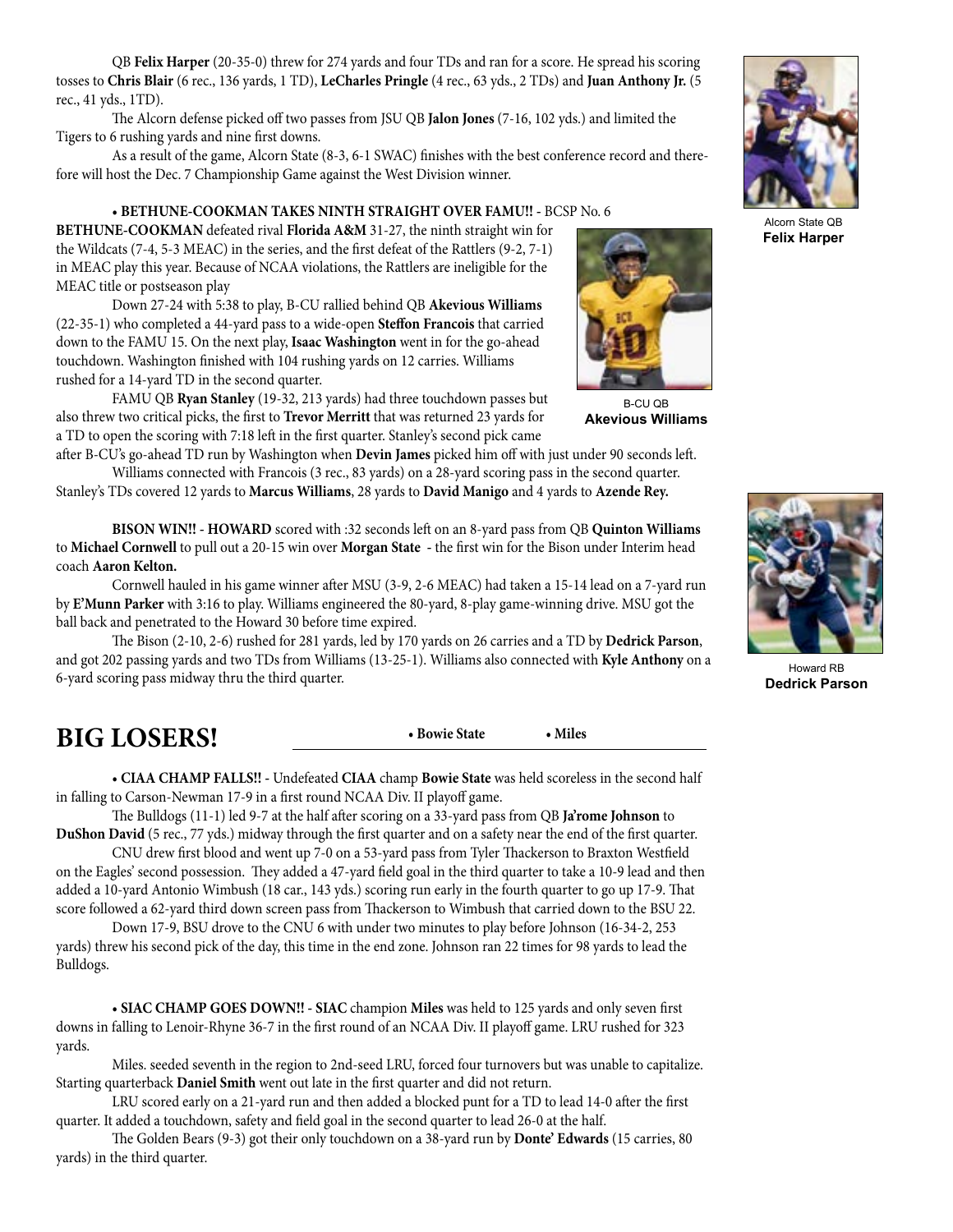# **TOP PERFORMANCES**

### **PASSING**

| Corey Fields, SCST      | 20-35     | 286 yards | 0 TD                  | $0$ int. |
|-------------------------|-----------|-----------|-----------------------|----------|
| Felix Harper, ALC       | 20-35     | 274 yards | 4 TDs (33, 21, 6, 14) | $0$ int. |
| Ageel Glass, ALA&M      | $17 - 31$ | 272 yards | 3 TDs (47, 6, 36)     | 2 ints.  |
| Akevious Williams, B-CU | $22 - 35$ | 269 vards | 1 TD (28)             | $1$ int. |
| Ja'rome Johnson, BOWST  | 15-34     | 263 yards | 1 TD (33)             | 2 ints.  |
| DeAndre Harris, MORGST  | 14-22     | 245 yards | 1 TD (34)             | $0$ int. |
| Cameron Rosendahl, TNST | 23-30     | 225 yards | 1 TD $()$             | $0$ int. |
| DeAndre Johnson, TEXSOU | 29-44     | 221 yards | 1 TD (11)             | $0$ int. |
| Ryan Stanley, FLA&M     | 19-32     | 213 yards | 3 TDs (12, 28, 4)     | 2 ints.  |
| Quinton Williams, HOW   | $13 - 25$ | 202 yards | 2 TDs(6, 8)           | $1$ int. |
| Kylil Carter, NCA&T     | $4 - 8$   | 161 yards | 2 TDs (68, 32)        | $0$ int. |

### **RUSHING**

| Taeyler Porter, ARKPB      | 30 carries | 197 yards | 2 TDs (5, 1)   |
|----------------------------|------------|-----------|----------------|
| Dedrick Parson, HOW        | 26 carries | 170 yards | $1$ TD $(9)$   |
| Shai McKenzie, HAMP        | 16 carries | 167 yards | 0 TD           |
| Jah-Maine Martin, NCA&T    | 11 carries | 123 yards | 2 TDs (20, 55) |
| Jordan Bentley, ALA&M      | 21 carries | 110 yards | 1 TD $(4)$     |
| Isaac Washington, B-CU     | 12 carries | 104 yards | 1 TD (15)      |
| Ja'rome Johnson, BOWST     | 22 carries | 98 yards  | 0 TD           |
| D'Andre Thomas, NORFST     | 15 carries | 93 yards  | 0 TD           |
| Kingley Ifedi, NCA&T       | 6 carries  | 90 yards  | 1 TD (34)      |
| Gerald Hulett, NORFST      | 20 carries | 84 yards  | 2 TDs (14, 8)  |
| Thomas Bertrand-Hudon, DSU | 15 carries | 82 yards  | 1 TD (17)      |
| Labron Morris, SCST        | 24 carries | 80 yards  | 2 TDs (1, 1)   |
| Donte Edwards, MILES       | 15 carries | 80 yards  | 1 TD()         |

### **RECEIVING**

| Chris Rowland, TNST        | 12 receptions | 148 yards | 1 TD (32)      |
|----------------------------|---------------|-----------|----------------|
| Chris Blair, ALC           | 6 receptions  | 136 yards | 1 TD (14)      |
| De'Montrez Burroughs, SCST | 6 receptions  | 130 yards | 0 TD           |
| Wes Wolfolk, MORGST        | 4 receptions  | 116 yards | 1 TD (34)      |
| Elijah Bell, NCA&T         | 3 receptions  | 109 yards | 2 TDs (68, 32) |
| Dejuan Miller, ARKPB       | 3 receptions  | 106 yards | 1 TD (71)      |
| Ibrahim, A, ALA&M          | 9 receptions  | 106 yards | 1 TD (47)      |
| Marcus Riley, B-CU         | 7 receptions  | 98 yards  | 0 TD           |
| Harry Ballard III, ARKPB   | 3 receptions  | 96 yards  | 1 TD (41)      |
| Xavier Smith, FLA&M        | 7 receptions  | 86 yards  | 0 TD           |
| DuShon David, BOWST        | 5 receptions  | 77 yards  | 1 TD (33)      |
| Zabrian Moore, ALA&M       | 3 receptions  | 73 yards  | 1 TD (36)      |
| Jordan Aley, HOW           | 4 receptions  | 70 yards  | 0 TD           |
| Donnie Corley, TEXSOU      | 7 receptions  | 69 yards  | 0 TD           |
| Michael Cornwell, HOW      | 3 receptions  | 67 yards  | 1 TD (8)       |
| Warren Newman, JCKST       | 2 receptions  | 67 yards  | 0 TD           |
|                            |               |           |                |

### **TACKLES**

- 15 Ian McBorrough, MORGST;
- 14 Mitchell Smiley, MILES;
- 13 Adrian Carter, TEXSOU; Jordan Brown, ARKPB;



SC State QB **Corey Fields**



Alcorn State QB **Felix Harper**



Arkansas-Pine Bluff RB **Taeyler Porter**



Howard RB **Dedrick Parson**



Tennesse State WR **Chris Rowland**



Alcorn State WR **Chris Blair**



Morgan State LB **Ian McBorrough**



Miles LB **Mitchell Smiley**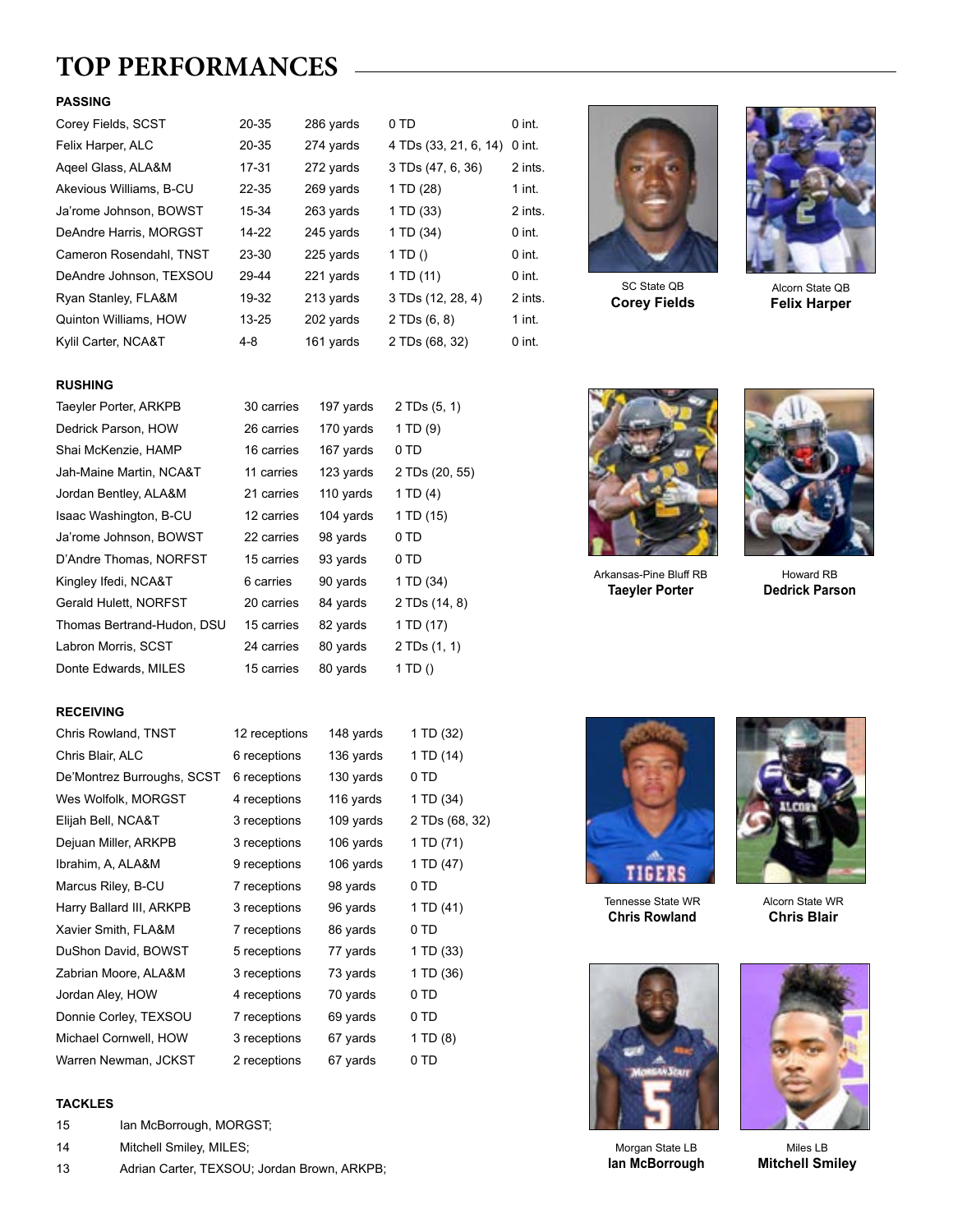- 12 Nhyre Quinerly, NORFST; Markquese Bell, FLA&M; Jadrian McGraw, TEXSOU; Armoni Holloway, ALA&M;
- 11 Nigel Chavis, NORFST; Marquis Hendrix, B-CU; DeAndre Faulk, HAMP; Justin Brown, Josh Green, TNST;
- 10 Cephas Harden, NORFST; Jerome Foster, NCCU; Kolby Watts, ARKPB; Tracy Thompkins, Keonte' Daniels, MVSU; Dajour Nesbeth, TNST; Ozzie Williams, MILES;

#### **SACKS**

- 2.5 Devin Harrell, NCA&T
- 2.0 Bruce Johnson, SCST; De'Shaan Dixon, NORFST; Leon Smalls, NCA&T; Armoni Holloway, ALA&M;
- 1.5 Darr. BrokenBurr, HOW; Isaac Peppers, ARKPB;

#### **INTERCEPTIONS**

1 Many



NC A&T DL **Devin Harrell**

### BCSP FOOTBALL TOP TEN HOW THEY DID

1. **FLORIDA A&M** (9-2) - Fell to rival Bethune-Cookman 31-27 in season finale. **NEXT**: Season over

2. **SOUTH CAROLINA STATE** (8-3) - Escaped with 20-17 victory in OT at Norfolk State to get share of MEAC title. **NEXT**: FCS playoff bid?

3. **ALCORN STATE** (8-3) - SWAC East champion disposed of Jackson State, 41-6 in regular season finale. **NEXT**: A week off before Dec. 7 SWAC title game vs. West Division champ.

4. **NORTH CAROLINA A&T** (8-3) - Shutout NC Central, 54-0 to claim share of MEAC title and earn third straight Celebration Bowl berth. **NEXT**: Off until Dec. 21 bowl game in Atlanta..

5. **BOWIE STATE** (11-1) - CIAA champ fell in Div. II first round playoff game to Carson-Newman, 17-9. **NEXT**: Season over.

6. **BETHUNE-COOKMAN** (7-4) - Knocked off rival Florida A&M, 31- 27 in season finale. **NEXT**: Season over.

7. **SOUTHERN** (7-4) - Bye week. **NEXT**: Meets Grambling State at New Orleans Bayou Classic for SWAC West title and championship game berth.

- 8. **VIRGINIA STATE** (8-2) Season over.
- 9. **SAVANNAH STATE** (7-3) Season over.

10. **MILES** (9-3) - SIAC champion throttled by Lenoir-Rhyne in Div. II first round playoff game, 36-7. **NEXT**: Season over.

### **ATTENDANCE MATTERS**

### **For Games Last Week**

- *Florida Classic* Bethune-Cookman vs. Florida A&M 55,730
- Alcorn State @ Jackson State 35,104
- North Carolina Central @ North Carolina A&T 19,853
- Texas Southern @ Arkansas-Pine Bluff 5,329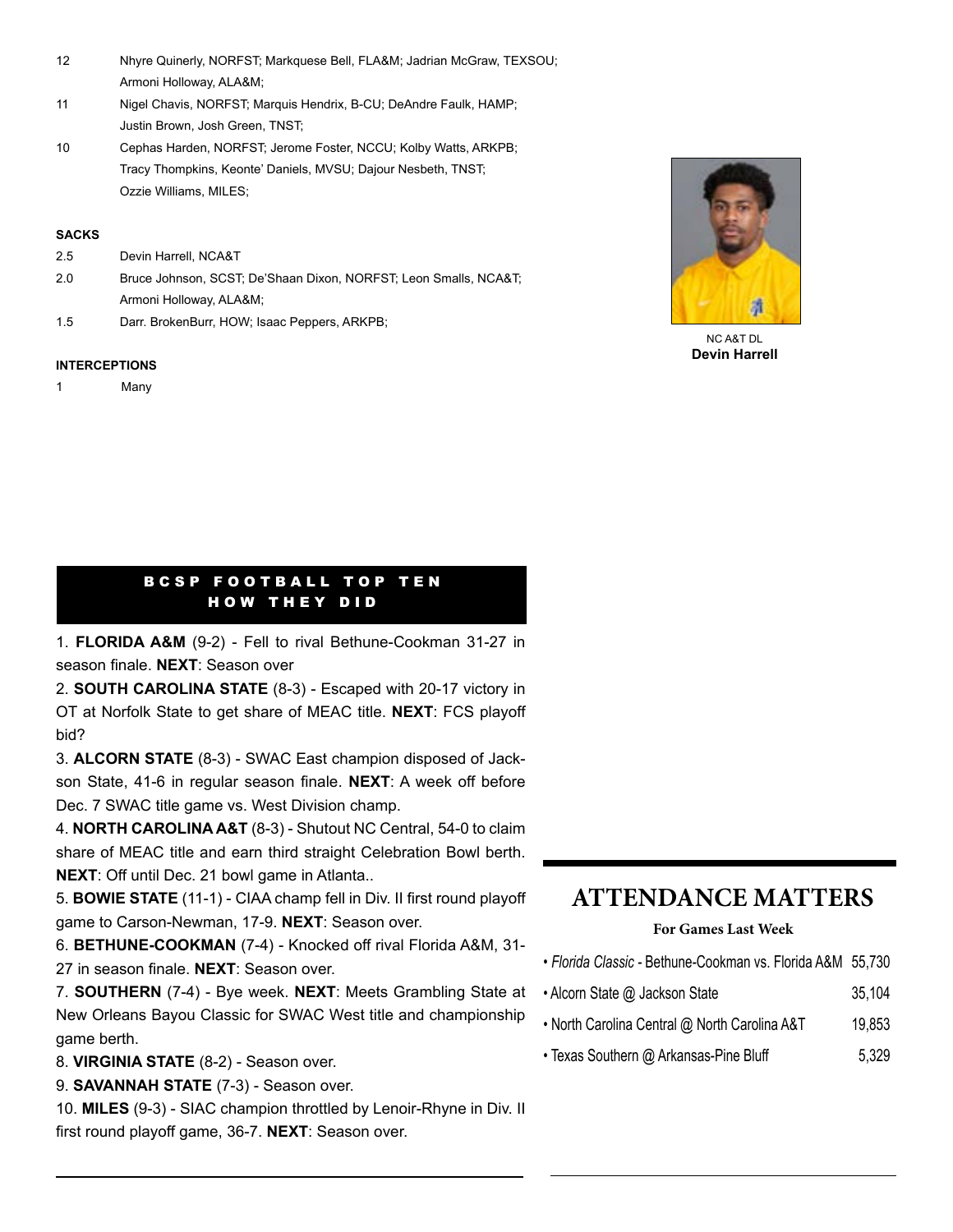# **XTRA! NOTES**

### • **THE SWAC CHAMPIONSHIP**

**PICTURE!! -** With **Alcorn State** (8-3, 6-1 SWAC) in as the **SWAC** East Division champion and host of the Dec. 7 SWAC Championship Game by virtue of having the best conference record, the only matter left to be determined is who its opponent will be from the West Division.

That will come down to this Saturday's (Nov. 30) *Bayou Classic* at the New Orleans Super Dome between **Grambling State** (6-4, 5-2 W) and **Southern** (7-4, 5-1 W)**.** 

Currently, Southern has a half-game lead over Grambling State but the winner of the game will be the West Division champion by virtue of a head-to-head win.

Either Southern or Grambling has represented the West Division in the Championship Game since 2012 with Southern taking the division crown in 2013, 2014 and 2018 and Grambling State claiming the title in 2015-17.

Alcorn State has won six straight East Division titles and made six straight Championship Game appearances. The last team to take an E. Div. title other than Alcorn State was **Jackson State** in 2012 and 2013. Alcorn State won SWAC titles in 2014, 2015 and 2018. Grambling State won back-to-back titles in 2016 and 2017.

### • **CELEBRATION BOWL ALMOST**

**SET!! - MEAC** champion **North Carolina A&T** awaits the winner of the Dec. 7 SWAC Championship Game to see who its opponent will be in *Celebration Bowl V* to be held at the Mercedes Benz Stadium in Atlanta on Dec. 21.

With its 54-0 win over NC Central Saturday, NC A&T (8-3, 6-2 MEAC) claimed a share of the MEAC title with **South Carolina State** (8-3, 6-2) but the Aggies earn the *Celebration Bowl* berth because of its head-to-head win over SC State.

The Aggies will now have represented the MEAC in the *Celebration Bowl* in four of the five years it has been held. The MEAC holds a 3-1 edge over the SWAC in the series.

The Aggies (3-0) have all three MEAC wins, defeating Alcorn State in 2015 (41-35), Grambling State in 2017 (21-14) and Alcorn State in 2018 (24-22).

**NC Central** represented the MEAC in Celebration Bowl II (in 2016), losing to Grambling State (10-9).

### **GAMES THIS WEEK**

**THURSDAY, NOVEMBER 28**

| <b>Turkey Day Classic</b>                            |    |
|------------------------------------------------------|----|
| Alabama State vs. Prairie View A&M in Montgomery, AL | 2p |
| <b>SATURDAY, NOVEMBER 30</b>                         |    |
| 46th Bayou Classic - NBC Sports                      |    |
| Grambling State vs. Southern in New Orleans, LA      | 4p |
|                                                      |    |

• **BELL COW!! -** With one game left, **North Carolina A&T** senior wide receiver **Elijah Bell** has team career records for receptions (200), receiving yardage (2,907) and touchdowns (31).

He will finish as only the sixth receiver in **MEAC** history with at least 200 catches in a career.

He needs 93 yards in the *Celebration Bowl* to become the fifth receiver in MEAC history to reach 3,000 receiving yards.

The MEAC career leaders in receptions are 1) **Jacquay Nunnally, Florida A&M** (318), 2) **James Adderly, Bethune-Cookman** (219), 3) **Robert Wilson,** Florida A&M (209), 4) **Cainon Lamb,** Florida A&M (204), **Shaheer McBride, Delaware State**  (201) and Bell.

In career receiving yardage, Nunnally is first (4,245), Adderly is second (3,564), **Tracy Singleton** of **Howard** is third (3,187), McBride is fourth (3,007) and Lamb is fifth (2,909). Bell is currently sixth with 2,907.



Elijah Bell (#13).